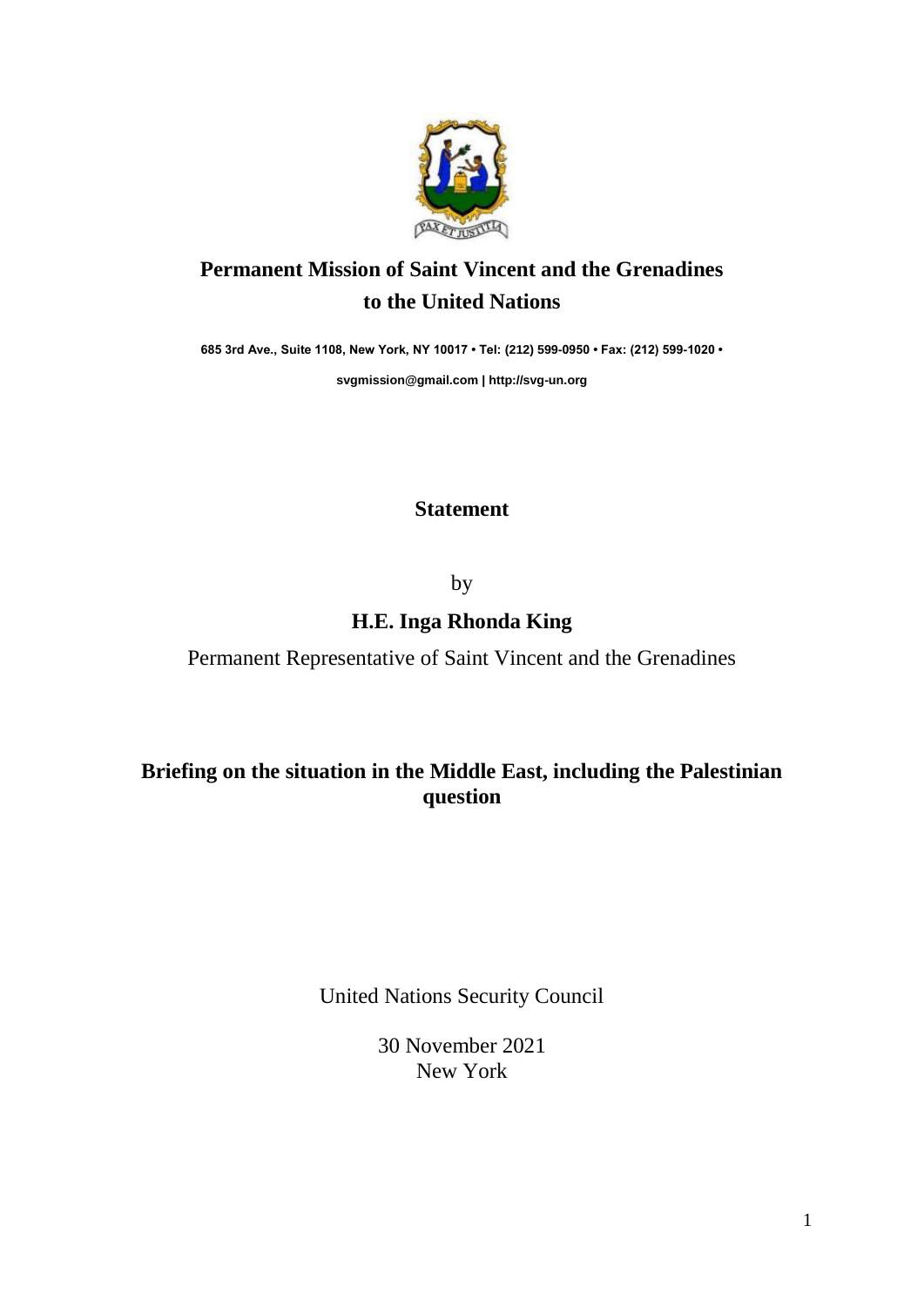Thank you, Mr. President. And thank you, Special Coordinator Tor Wennesland, for your briefing.

Saint Vincent and the Grenadines joined the international community yesterday (29 November), to observe the International Day of Solidarity with the Palestinian people and focused attention on the fact that the prospect of the State of Palestine, living in peace with its neighbour, Israel, is increasingly elusive. This is not for want of clear, unambiguous resolutions and international law in favour of the twostate solution, but rather the failure to ensure implementation of these edicts. For too long, the Palestinian people have been denied the right to self-determination without external interference, the right to national independence and sovereignty, and the right to return to their homes and property, from which they have been displaced. Illegal occupiers, have continued to thwart the will of the international community.

It is critical that the regional countries, the United Nations, the Middle East Quartet, and other international parties redouble efforts to achieve a peaceful settlement and stand in solidarity with and uphold the rights of the Palestinian people. Yet again, we reiterate President Abbas' call for an international peace conference, with the participation of all stakeholders in the Middle East peace process.

We remain deeply concerned about the Israeli authorities' aggression against the Palestinian people, especially as it continues to demolish buildings, plan to build more settlements in the West Bank and aggressively distributes house demolition notices. Similarly, the problem of settler violence against Palestinians remains a longstanding concern. We call on the Israeli authorities to fulfil their obligations under international law to maintain public order in the occupied territory.